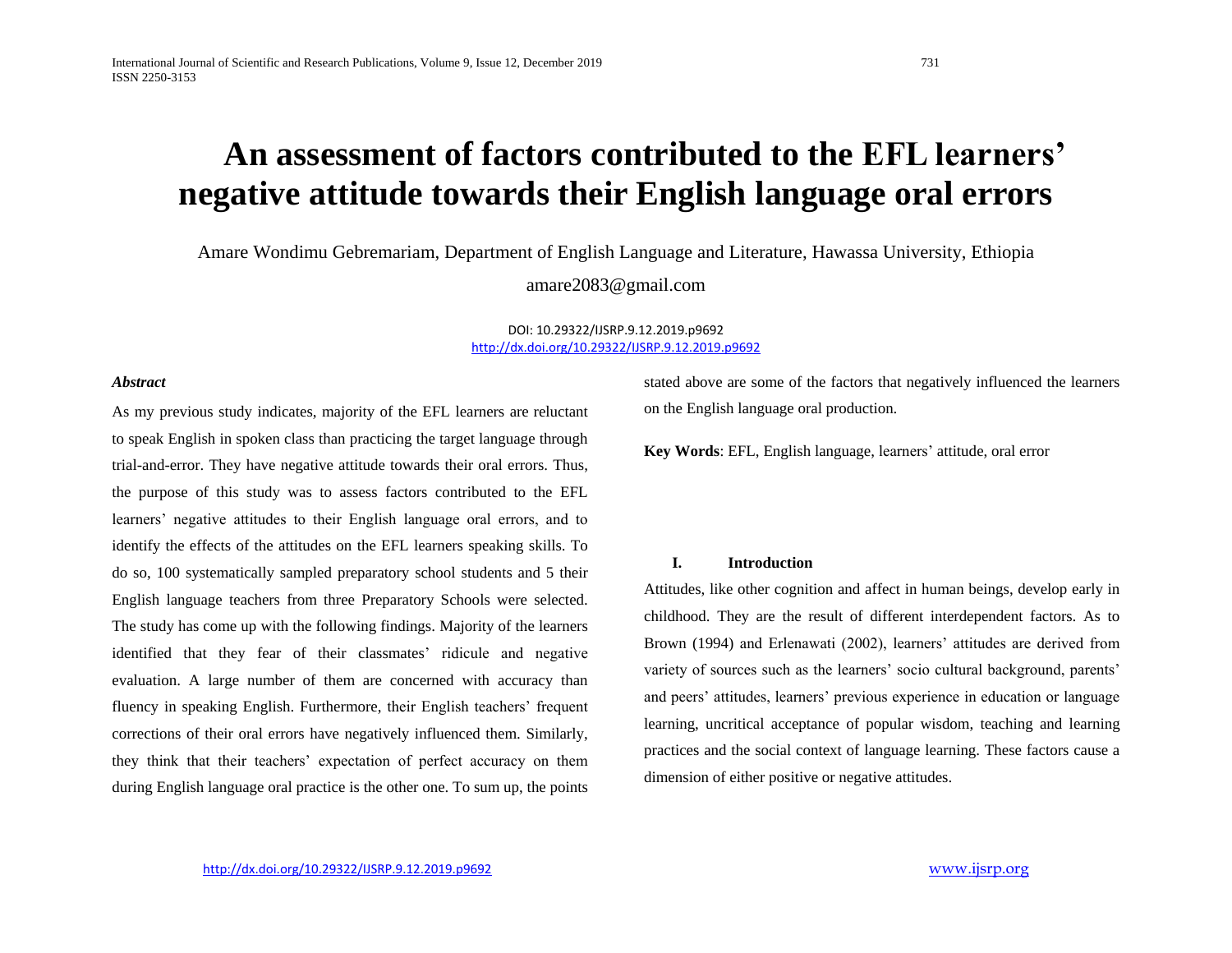According to Nunan and Lamb (1996) and Erlenawati (2002), learners' attitudes are derived from variety of sources like previous learning experiences, personality traits, teaching and learning practices, social context and so on. These attitudes of learners to the processes and strategies of EFL learning may foster or hamper the success of their learning. Similarly, Erlenawati (2002) claims that attitudes can "influence learners' motivation to learn, their expectations about language learning, their perceptions about what is easy or difficult about a language, and the strategies they choose in leaning". In the same way, learners have their own self perceptions of their errors in learning EFL which may influence their success in learning the language. As Littlewood, (2008)states, the logic was that when learning a second language a person will tend to use mother tongue structures in second language production, and where L1 structures differ from the L2, mistakes will be made.

Learning to speak a foreign language constitutes taking the risk of making errors and its complex unpredictable consequences. As described earlier, there appears either positive or negative views from the learners themselves to their own oral errors. These attitudes of the learners towards their own oral errors stem from array of variables like the learners' socio cultural background and personality traits, other people's attitude, classroom social reaction, the teacher's perception and treatment of the learners' oral errors, the learners view of the teachers' role and their own level of expectation of their own performance and achievement in the language proficiency (Richards, 1986; Ellis, 1994).

On the one hand, learners may hold positive attitudes towards their own oral errors as a result of the following factors. Firstly, as cited by McKeating (1981) and Atkins and associates (1995) if learners are brought up and live in a society who view errors as something natural, unavoidable and crucial, the learners' too think of their own oral errors as something useful, tolerable and then to be improved in learning. Secondly, if the learners' have got middling anxiety and high self-esteem, and willingness to take risks, Brown (1994), claim that the learners tend to use the language at the expense of fear of making errors. Thirdly, Van Patten and Glass (1998) witness that where there is a positive feedback and tolerant reception of the learners' spoken errors by the classmates, the learners do not fear making errors in learning to speak in the foreign language. Fourthly, the positive perception to and tolerant, freer and unobtrusive treatment of learners' oral errors by the teachers enable the learners develop realistic attitudes towards their own speech deviations

In contrast, the learners' may hold erroneous attitudes towards their spoken deviations as a result of some reasons listed below. To begin with, if the society in which the learners are brought up and the people with which they interact see errors as failure which deserves punishment and elimination, the learners as well think of errors as a sign of failure to be eradicated at all as (Shim, 2007), the learner with extremely high or low anxiety, or one with low self-esteem or one who is unwilling to take risk may have negative attitude to making speech errors. As a result, the learners become reluctant to say anything in the target language and remain with little or no opportunity to learn the language through trial and error approach.

As discussed above, learners may hold either positive or negative attitudes towards their own speech errors. These learners' different attitudes of their own speech deviations in turn have either positive or negative impacts on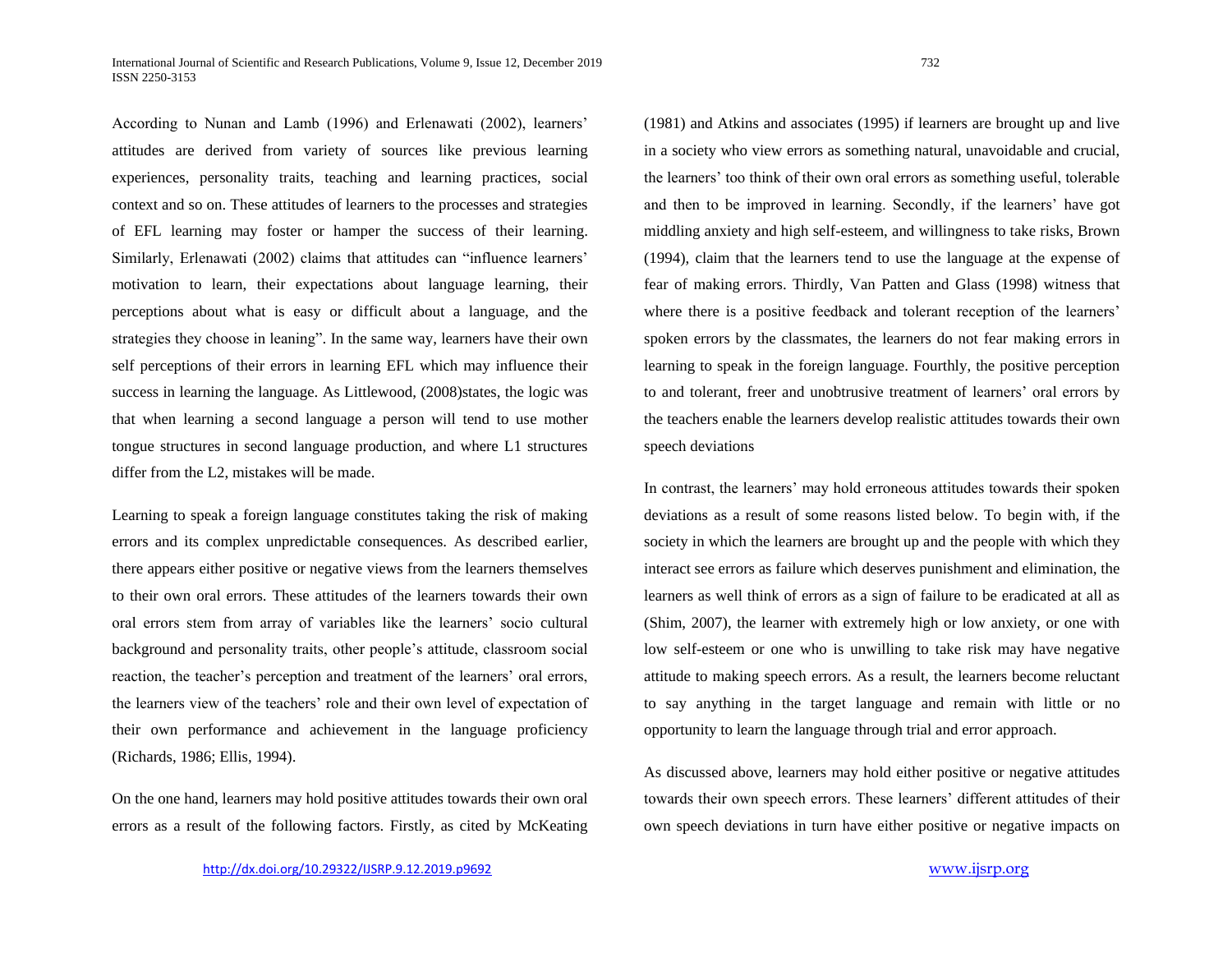the learners' learning of speaking in EFL. The learners' positive attitudes towards their own oral errors create relaxed, anxiety-free condition and increased opportunities to learn speaking without fear of committing oral errors. In line with this, Littlewood (1984), Tsui (1996) and Erlenawati (2002) indicate that learners with favorable attitude to their own oral errors are more ready to engage in practicing speaking in the language taking the risk of making errors. As a result of this, the learners will enjoy to willingly learn speaking and successfully communicate orally using the foreign language English.

Similarly, learners' erroneous attitudes towards their own oral errors lead to language anxiety and use of ineffective strategies of learning speaking. First, learners, with negative attitude who are more concerned about their errors, and their performance, according to research findings referred to by Van Patten and Glass (1998), are so anxious about participating in oral production for fear of negative evaluation and criticism. Next, learners who have the attitude that errors in oral production will impede the FL learning progress refuse to engage in communicative activities, avoid speaking, hesitate to say anything and become reluctant to make the most of an opportunity to use the FL they are learning as explained by Ellis (1994) and Erlenawati (2002). In addition, learners with negative attitudes are reticent, less concerned with trying to express what he/she would like to say and have low readiness to respond in speaking in EFL classroom (Ellis, 1994).

To sum up, learners' with positive attitudes towards their own oral errors have increased opportunity to participate in oral communication so that they get increased communicative competence; whereas, learners' with negative attitudes towards their own spoken errors are unwilling to take risks of making errors to participate in speaking in EFL classroom, hence get decreased communicative competence.

Learners' self-exposure to practice and use the English language without fear of making errors can remove inhibition. Teachers themselves must hold positive attitudes towards the learners' errors, and must be informed that errors are natural, unavoidable, crucial, and can be improved through practice (Ellis 1994). Likewise, teachers or concerned bodies have to offer consciousness-raising activities that enable the learners understand that they will make mistakes every time, mistakes are inevitable, they should not demand perfect accuracy in pronunciation, grammar and vocabulary in learning to speak the English language (Yang, 2010).

In the same way, teachers, counselors and learning specialists, as discussed by Yang (2010), after identifying the learners with erroneous attitudes, have to inform and advice students on effective language learning strategies in general and on the nature and implication of oral errors in particular. These information and advice help the learners understand that errors are unavoidable natural part of language learning, can be made by everyone every time, and can be improved through time. They also indicate the learners that errors show what they have learnt and will need to learn, and that they have to emphasize fluency over accuracy for the sake of communicating effectively though errors occur. Concerning this, studies reveal that "errors have less effect on the intelligibility of speech than many SL learners assume though intelligibility suffers as the number of errors increases" (Littlewood, 1987: 87).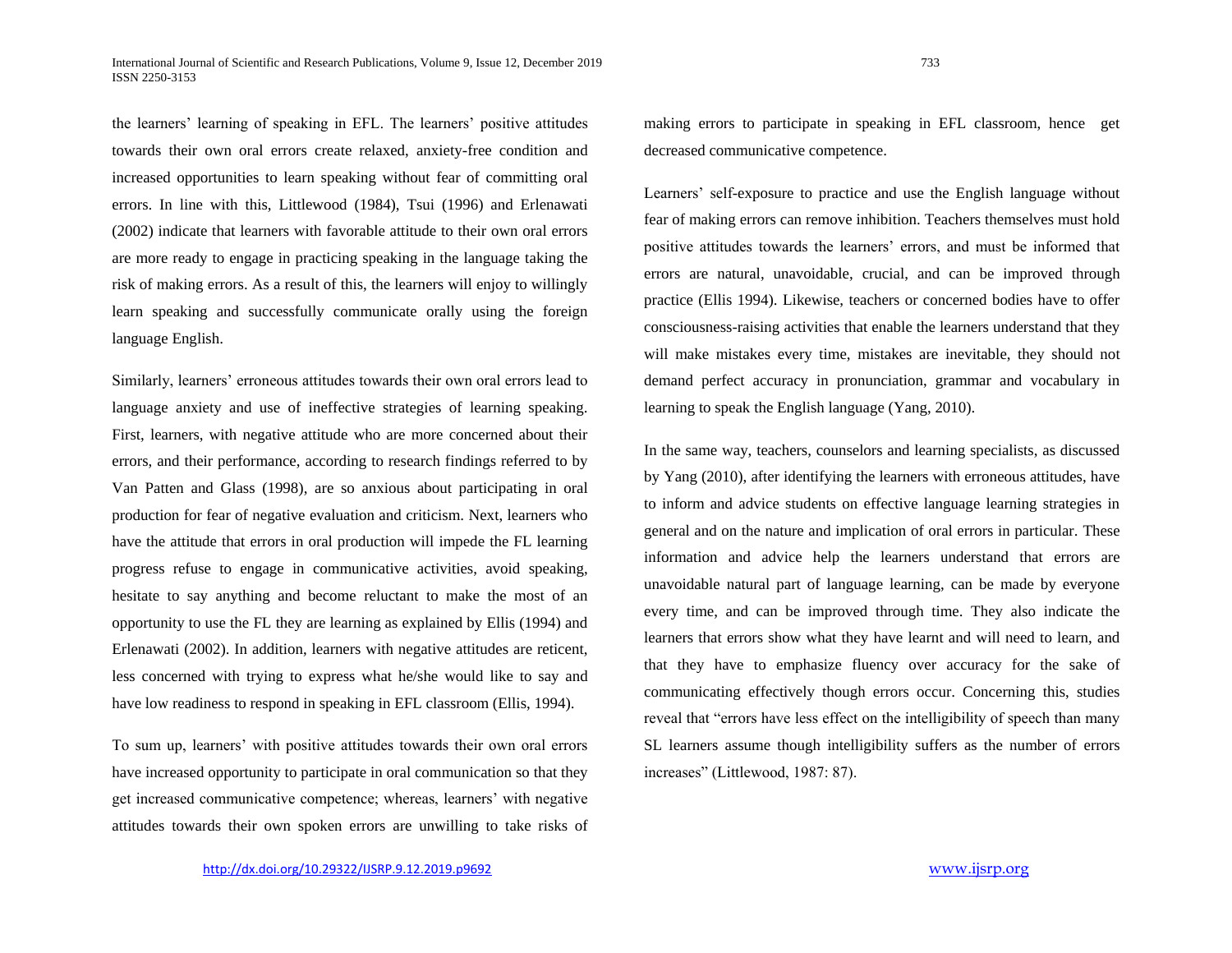Hence, the learners can understand that errors are natural, unavoidable, crucial in language learning, that some amount of language acquisition is beyond their control and that improvements can happen over time; so that they develop more favorable attitudes towards their own oral errors and be able to make use of opportunities to engage in learning and communicating in speaking English.

According to the CLT approach, making errors is a healthy part of the language learning process. When the students practice using the target language through trial- and-error, they gradually workout better ways of saying things (Spratt et al., 2010). As opposed to this, most of grade 12 students prefer silence in spoken time than practicing the target language through trial-and-error. As a result of this, there is less progress in their spoken skill throughout the year and they have poor achievement in spoken assessments. As my previous study indicates, these students perceive errors as bad habits to be avoided.

Though learners' attitudes towards their English language oral error have significant roles in the learners' success in learning foreign language, it seems that no local study related to factors of learners' negative attitudes towards their English language oral error is found in the research literature especially in the case of the study focus area. As a result, the researcher has intended to investigate factors of EFL learners' negative attitudes towards their English language oral error by focusing on Batu Terara Preparatory School, Robe Preparatory School and Dinsho preparatory School of grade 12 students.

**II. Methodology**

For choosing the required sample, different principles and techniques were used. Among the 17 preparatory schools in the zone, three schools were taken purposively. Then, the number of students in each section of each school was identified. To achieve generalizable, valid and reliable data, stratified random sampling and systematic sampling techniques were used. This is to obtain representative samples as grade 12 students of these schools were grouped into 13 sections.

Thus, to determine the sample size to be taken from each section, the formula  $^n$ /**N x** Ni was applied;

- $\triangleright$  **n** = total number of the sample wanted
- $\triangleright$  **N** = total number of target population and
- $\triangleright$  **Ni** = the number of each stratum or of each section.

Similarly, systematic sampling was used to determine the individual student taken from each section. To do so, first, the complete name list of each section was obtained; then, to decide the specific interval of the individuals selected from each section's name list, the formula  $N_{n} = K$  was applied; (Wiersma, 1995:292)

- **N**= total population of a section
- $\bullet$  **n**= the number of sample taken from a given section and
- **k** = a common factor used to determine the interval of the individuals to be taken from the name list.

So, every  $k<sup>th</sup>$  interval in the name list of each section was selected until the number of wanted sample of the section was covered. The same was done for all the sections.

Three groups of Focus Group Discussions with six students each were also used in this study. High achievers, medium achievers and low achievers of the students were selected from the three schools purposefully. This is to get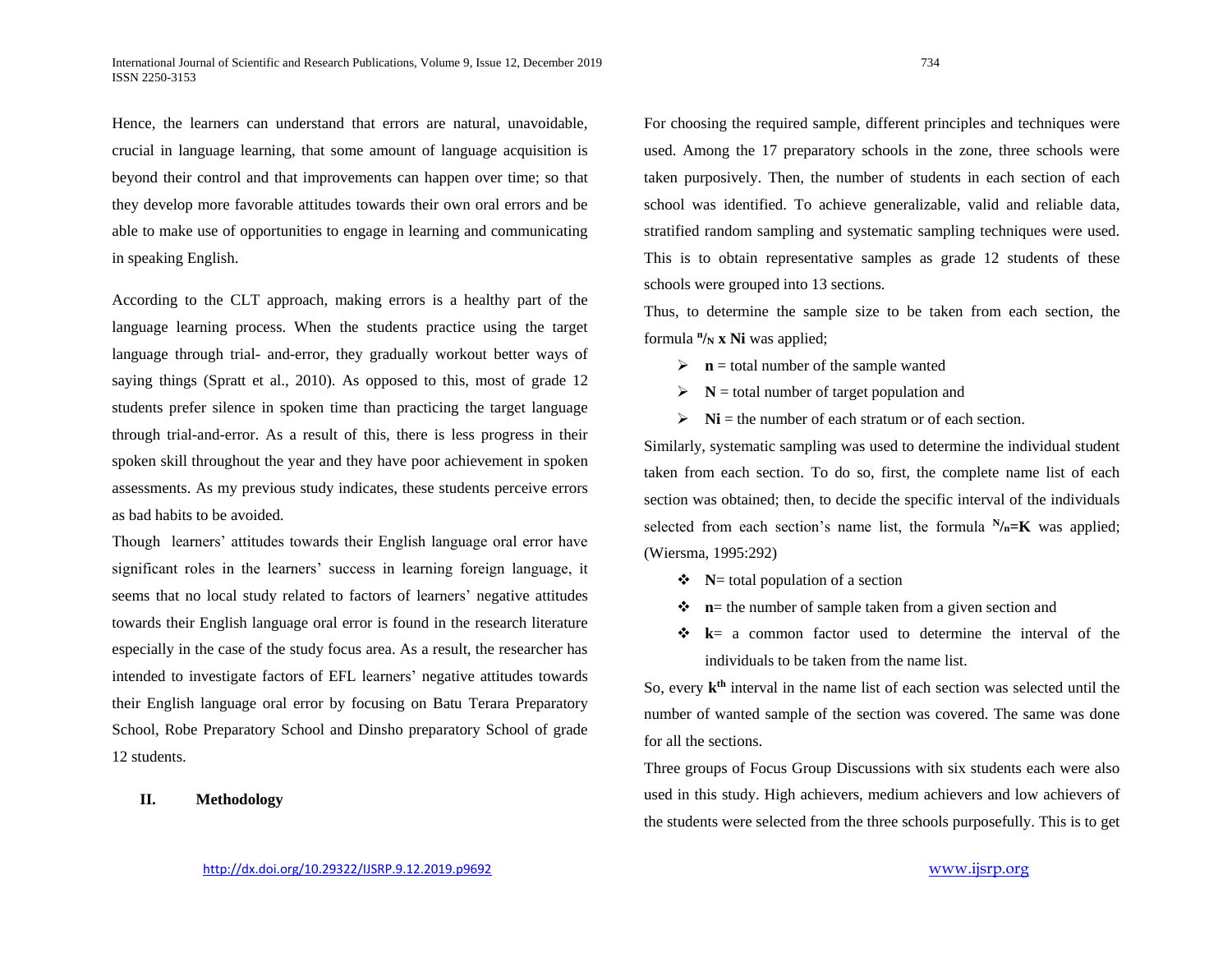International Journal of Scientific and Research Publications, Volume 9, Issue 12, December 2019 735 ISSN 2250-3153

more information about the topic from the students through free discussion. In this study, individual semi-structured interview was used with five grade 12 English language teachers of the three schools. Among the three tools discussed above, questionnaire is the major tools of this study because it consists of different kinds of large items. Furthermore, it was responded by a large number of respondents of the study in relation to the respondents of other tools.

## **III. Result and Discussion**

**Table 1: Factors affecting learners' attitudes towards their English language oral errors**

|                | My attitudes to my English language oral errors are influenced:                                     | <b>Respondents</b> |      |                          |      |                |                |                 |      |                             |             |                  |                |                |      |
|----------------|-----------------------------------------------------------------------------------------------------|--------------------|------|--------------------------|------|----------------|----------------|-----------------|------|-----------------------------|-------------|------------------|----------------|----------------|------|
| N <sub>0</sub> |                                                                                                     | Agree              |      | <b>Strongly</b><br>agree |      | <b>Neutral</b> |                | <b>Disagree</b> |      | <b>Strongly</b><br>disagree |             | Non-<br>response |                | <b>Total</b>   |      |
|                |                                                                                                     | No                 | $\%$ | $N_{0}$                  | $\%$ | No             | $\%$           | No              | $\%$ | No                          | $\%$        | $\rm No$         | $\%$           | N <sub>o</sub> | $\%$ |
|                | Because I am afraid of taking risks of error-making                                                 | 50                 | 50   | 22                       | 22   | 3              | 3              | 10              | 10   | 15                          | 15          | $\Omega$         | $\Omega$       | 100            | 100  |
| 2              | Because I fear of criticism (negative evaluation) on my own oral errors by<br>other students        | 37                 | 37   | 30                       | 30   | 5              | 5              | 10              | 10   | 18                          | 18          | $\Omega$         | $\Omega$       | 100            | 100  |
| 3              | Because I fear of ridicule from my classmates when I make oral errors                               | 45                 | 45   | 20                       | 20   | 9              | 9              | 13              | 13   | 13                          | 13          | $\Omega$         | $\Omega$       | 100            | 100  |
| 4              | Because I am less worried to take risks of making oral errors                                       | 10                 | 10   | 12                       | 12   | 12             | 12             | 30              | 30   | 36                          | 36          | $\Omega$         | $\Omega$       | 100            | 100  |
| 5              | Because of my English teacher's criticism (negative evaluation) on my<br>spoken errors              | 20                 | 33   | 13                       | 13   | 3              | $\mathcal{R}$  | 40              | 40   | 20                          | 20          |                  |                | 99             | 100  |
| 6              | Because of my English teacher's frequent correction of my own oral<br>errors                        | 52                 | 52   | 22                       | 22   | 6              | 6              | 10              | 10   | 9                           | $\mathbf Q$ |                  |                | 99             | 100  |
| $\overline{7}$ | When my classmates give positive feedback to my spoken errors                                       | 40                 | 40   | 31                       | 31   | 5              | 5              | 12              | 12   | 12                          | 12          | $\Omega$         | $\theta$       | 100            | 100  |
| 8              | Because my classmates have positive attitude to my own oral errors                                  | 15                 | 15   | 14                       | 14   | 6              | б.             | 40              | 40   | 25                          | 25          | $\Omega$         | $\Omega$       | 100            | 100  |
| 9              | Because my English teacher has positive attitude to my own oral errors                              | 42                 | 42   | 24                       | 24   | 3              | 3              | 20              | 20   | 11                          | 11          | $\Omega$         | $\Omega$       | 100            | 100  |
| 10             | Because my English teacher is sometimes tolerant of my own oral errors                              | 19                 | 19   | 10                       | 10   | 8              | 8              | 49              | 49   | 14                          | 14          | $\Omega$         | $\Omega$       | 100            | 100  |
| 11             | Because my teacher expects perfect accuracy on me when I speak                                      | 46                 | 46   | 30                       | 30   | 2              | $\overline{c}$ | 13              | 13   | 9                           | 9           | $\Omega$         | $\Omega$       | 100            | 100  |
| 12             | Because my teacher informs me that perfect accuracy is impossible in<br>learning a foreign language | 19                 | 19   | 16                       | 16   | $\Delta$       | $\Delta$       | 31              | 31   | 28                          | 28          | $\overline{c}$   | $\overline{c}$ | 98             | 100  |

<http://dx.doi.org/10.29322/IJSRP.9.12.2019.p9692> [www.ijsrp.org](http://ijsrp.org/)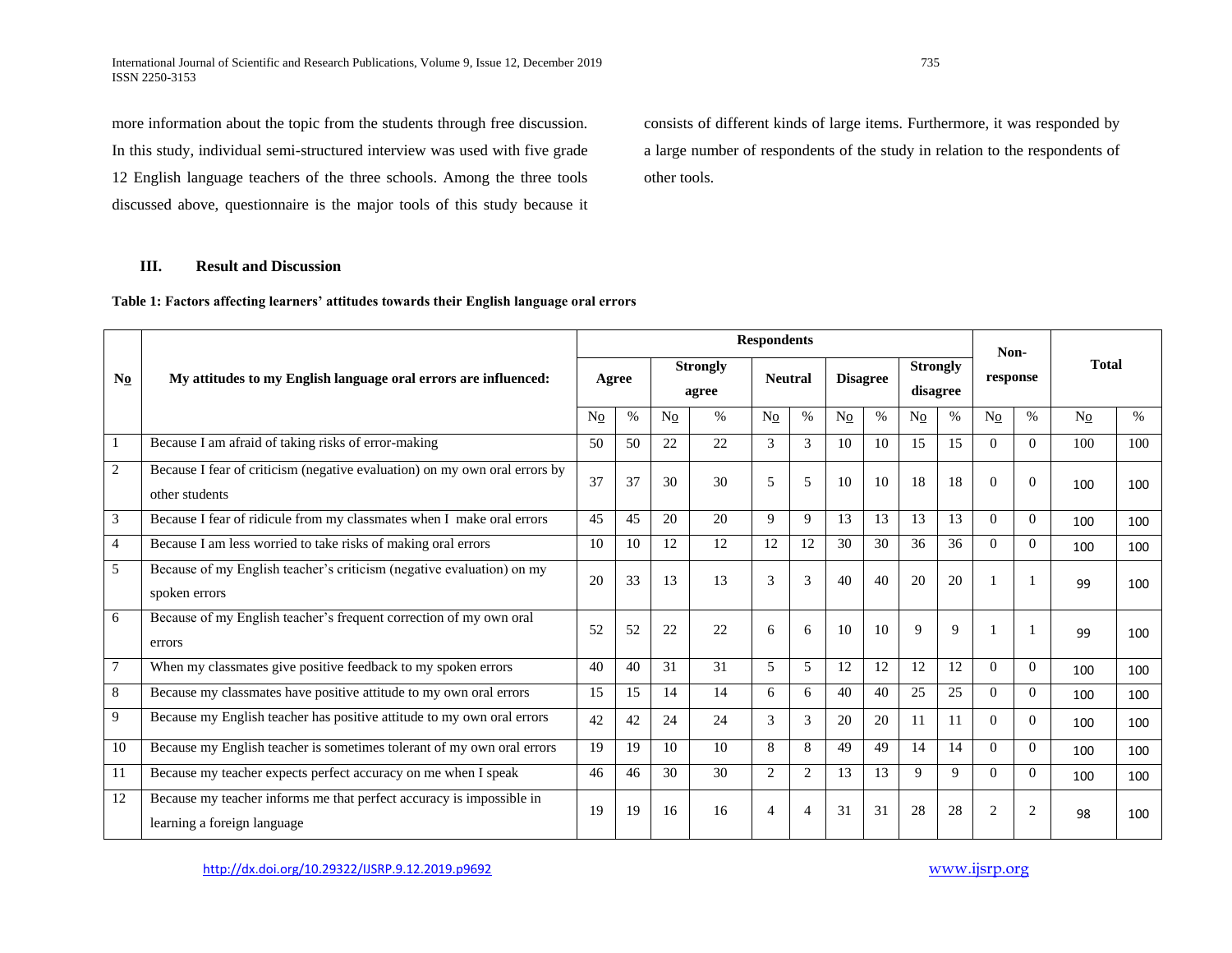| 1 <sub>2</sub><br><b>L</b> | Because I feel that perfect accuracy in speaking a foreign language is<br>impossible at once | $\sim$ |  |    |  | 40 | 40 | $\sim$ | $\sim$ |  | 100 | 100 |
|----------------------------|----------------------------------------------------------------------------------------------|--------|--|----|--|----|----|--------|--------|--|-----|-----|
| 14                         | Because I always demand perfect accuracy in speaking English                                 | 47     |  | -- |  | 16 | 16 | 11     |        |  | 100 | 100 |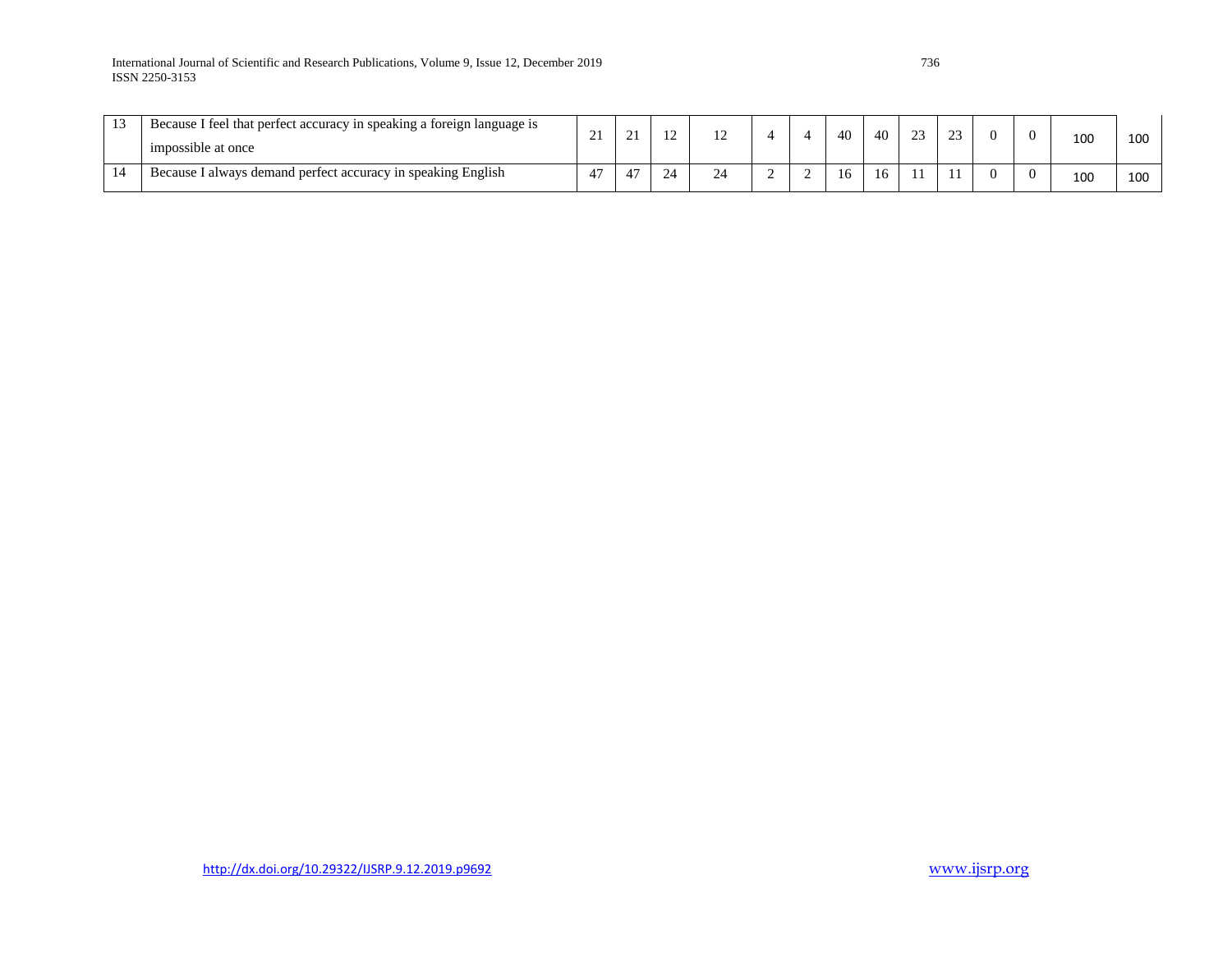International Journal of Scientific and Research Publications, Volume 9, Issue 12, December 2019 737 ISSN 2250-3153

As Table 1 shows, out of 100 respondents, 72% confirmed (50% agreed and 22% strongly agreed), 25% disconfirmed (10% disagreed and 15% strongly disagreed) and 3% are neutral about their attitudes are influenced in that they are afraid of taking risks of making errors (item 1). From this it can be understood that the majority of the students said that their attitudes to their own English language oral errors are affected by their afraid of taking risks of making errors. Whereas only one-fourth of them reported that their attitude is not affected by their afraid of taking risks of making errors. This implies that one of the factors negatively affecting majority of the learners' attitudes to their own English language oral errors is their being afraid of taking risks of making errors.

According to the students' responses to item 2, 28% of them disconfirmed, 67% of them confirmed and 5% of them hold neutral opinion about that their attitudes are influenced due to their fear of other students' criticism on their own English language oral errors. This tells us that for the majority of the students, negative evaluation from their classmates has affected their attitude on their spoken errors.

Similarly, response to item 3 displays that 26% of the students rejected, 65% of them confirmed and 9% of them were neutral about the influence of ridicule from other students when they make oral errors. This implies that most of the respondents identified that fear of ridicule from their classmates is an influencing factor to their attitude while some disagreed that it isn't. This shows that other learners' ridicule is also an impeding factor that negatively affects majority of the learners' attitudes to their English language oral errors.

Like those rated item 1 with the same purpose, among the subjects rated item 4, 66% disconfirmed, 22% confirmed and 12% were neutral about that their own attitudes were influenced in that they are less afraid of taking risks of making oral errors. Despite a bit dissimilarity in the number of respondents, both items 1 and 4 indicate that the majority of the subjects indicated that their being afraid of taking risks of making English language oral errors affected their attitudes to their own oral errors. However, some of them said that their being afraid of taking risks of making English language oral errors did not affect their attitudes. It means being afraid of taking risks of making English language oral errors is also one of the factors negatively affecting the majority of the learners' perceptions of their own English language oral errors.

Concerning item 5, from the respondents, 60% disconfirmed, 33% approved and 3% showed neutral opinion that their teachers' negative evaluation of their errors affected their attitudes towards their own spoken English errors. From this it can be understood that teachers' negative evaluation did not influence the attitude of most of the students towards their own spoken deviations though it does for some of them. Teachers' negative evaluation in this case is not a problem for most of the students.

In the case of item 6, 74% of the respondents approved, 19% of them disapproved and 6% of them have undecided attitude about that their attitude towards their spoken errors are affected by their teachers' frequent correction of their own oral errors. This may imply that the attitude of about majority of the students is negatively affected by their teachers' redundant correction of their own oral errors.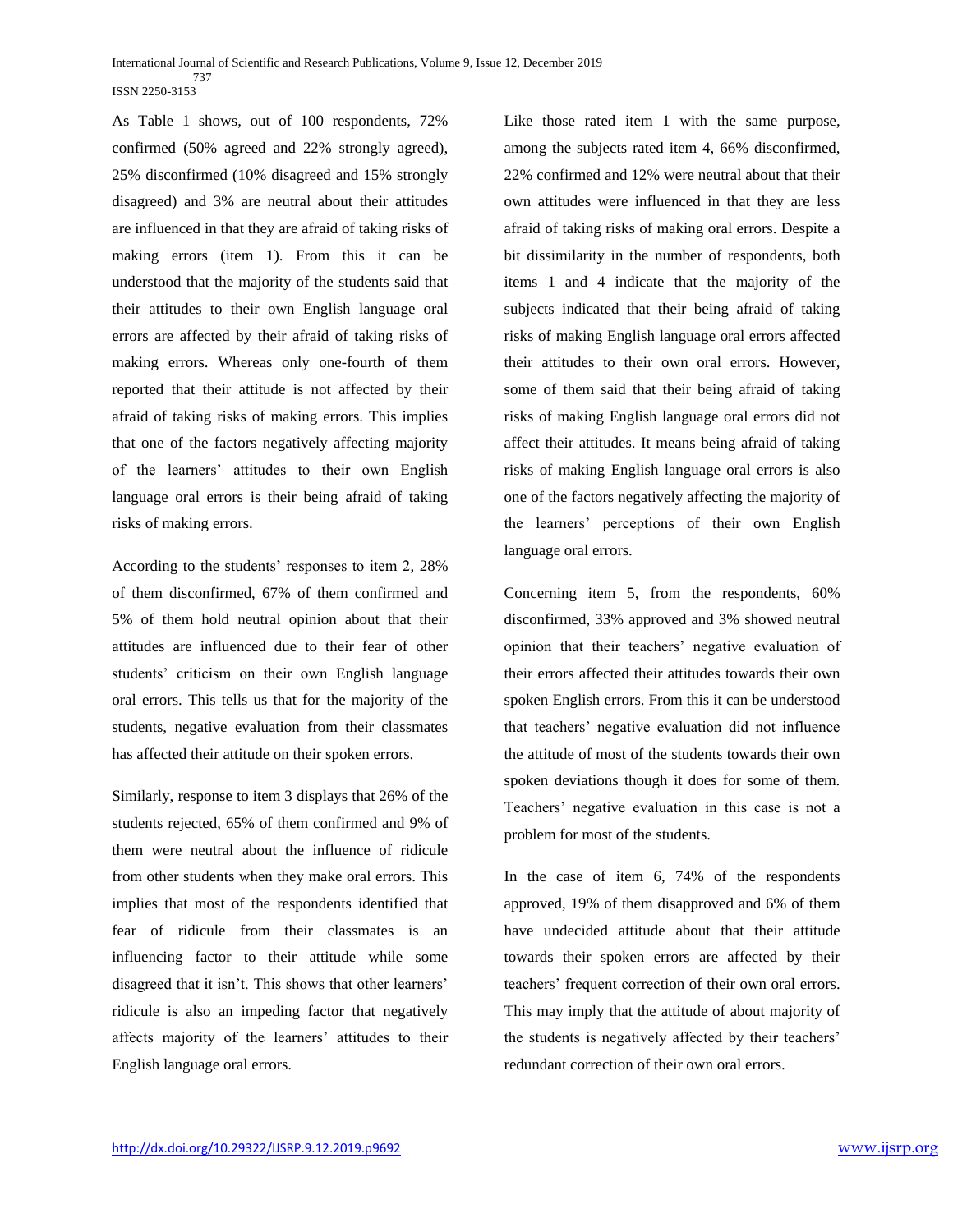On item 7 among the subjects, 71% agreed, 24% disagreed and 5% were neutral that their classmates' positive feedback to their own English language oral errors has influenced their attitude to their English language oral errors. This perhaps may show that the attitude of most of the students is positively influenced by their classmates' constructive feedback to their errors but this is not true for some of the students. As to this and evidence from item 2 above, for the majority of the students their classmates' constructive feedback to their own oral errors has partly contributed for their positive view to their own oral errors.

When we glance at the responses to item 8, 29% of the subjects approved, 65% of them disapproved and 6% of them were neutral that their classmates' positive attitudes have impact on their attitude to their own English language spoken errors. This may tell us that the attitude of some of the students is positively influenced by the positive attitudes of their peers to their own oral errors. However, this may not be real for most of the students. It may be inferred from this that other learners' positive attitudes have erroneously shaped most of the students' attitudes to their own English language oral errors.

In item 9, 66% confirmed, 31% disconfirmed and 3% were neutral that their English teachers' positive attitudes have influenced their attitudes to their own English language speech errors. This tends to indicate that most of the students have positive view towards making English language oral errors as a result of their teachers' positive attitudes to their oral errors.

The result of response to item 10 shows that out of the raters, 63% disconfirmed, 29% confirmed and 8% have undecided opinion that their attitude to their oral errors is affected because their teachers are

sometimes tolerant of their oral errors. This may indicate that most of the students' attitudes to their spoken errors are negatively shaped by their teachers' intolerance of their errors.

As displayed in Table 1, response to item 11 gives the data that 76% of the subjects agreed, 22% disagreed and 2% were neutral that their attitude on their own English language oral errors is affected because of their teachers' expectation of perfect accuracy on them. The implication is that the majority of the students' attitude to their own English language oral errors is affected in that their teacher demands perfect accuracy on them when they speak English.

The Table also reads that from the respondents 59% disapproved, 35% approved and 4% had undecided opinion that their attitude is affected due to the fact that their teacher informs them that perfect accuracy is unrealistic in learning foreign language. From this we can deduce that the attitude of most of the learners to their own English spoken errors is not positively influenced by their teachers' advice that perfect accuracy in learning to speak FL is unrealizable.

As it can be seen from the Table, 63% of the respondents disagreed, 33% of them agreed and 4% of them were neutral that their attitude is influenced by their feeling that perfect accuracy in speaking foreign language is impossible at once. This tends to imply that the attitude of most of the students to their own English language oral errors is affected because of their unrealistic belief that total accuracy in speaking FL is achievable at once.

Similar to the responses to item 13 above, among the subjects, 71% approved, 27% disapproved and 2%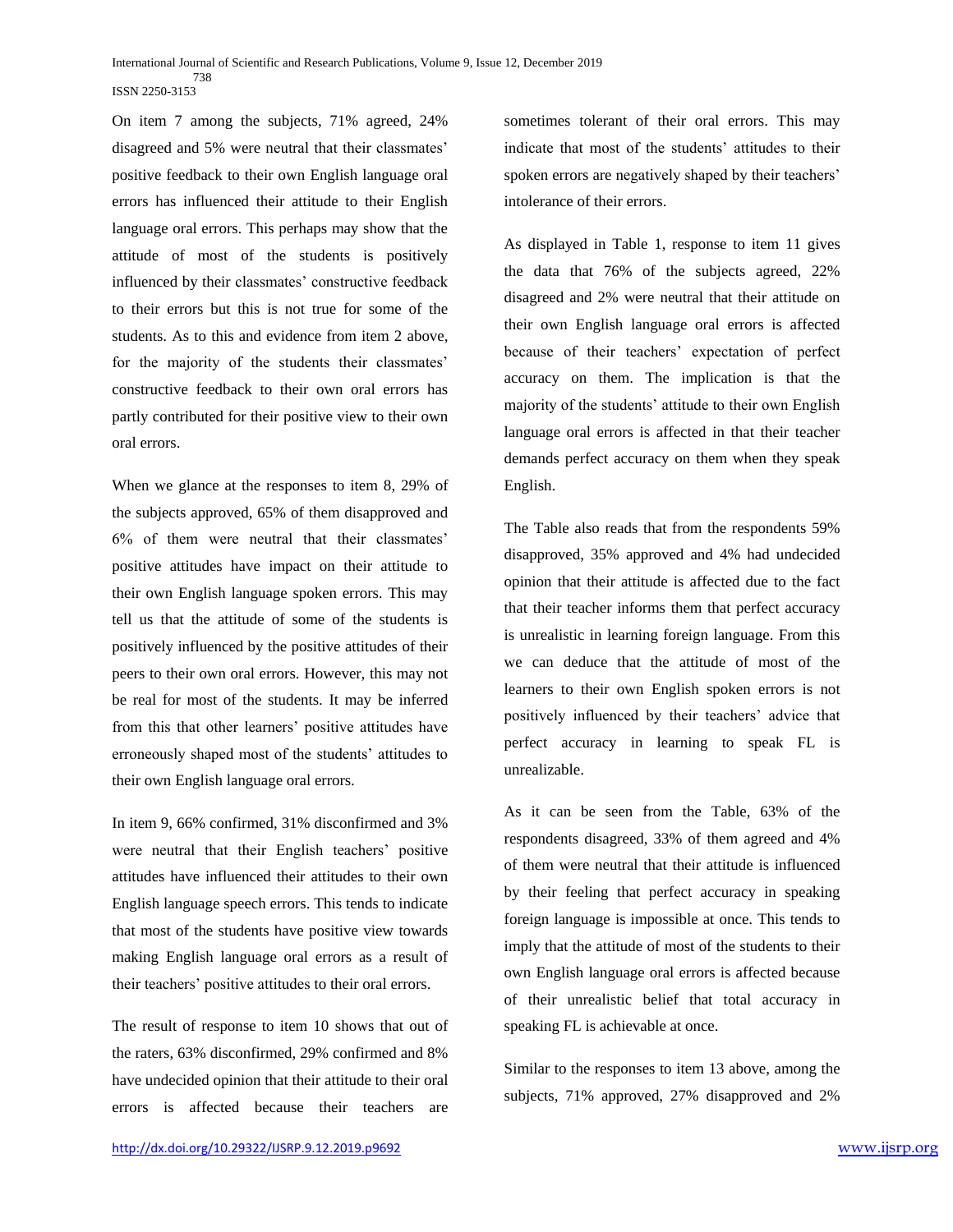undecided that their attitude to their own English language oral errors is affected by their demand of perfect accuracy in speaking English. This seems to reflect that their demand of perfect accuracy contributed to wrongly influence their attitude for the majority of the students. It can be deduced here that the majority of the students' demand of perfect accuracy in speaking English language made them to expect total correctness more than passing their message in speaking.

The major results of this part can be discussed here. In the category of factors identified as causes for positive attitudes are items 4, 7, 8, 9, 10, 12 and 13. Though these items are expected to have positive influences by nature, majority of the students' attitudes to their oral errors were negatively influenced by them. The only item that positively influenced the students' attitudes towards their English language oral errors is item 9. On this item, most (66%) of the students indicated that their English teachers' positive attitudes to their oral errors influenced them positively. However, some (31%) of them were negatively influenced by the issue.

On the other hand, factors spotted as causes for negative perceptions are 1, 2, 3, 6, 11, and 14. As it is indicated by the students, majority of them were negatively influenced by all of these items.

### **IV. Conclusion**

In general, majority of the students have identified that they fear of their classmates' ridicule and negative evaluation, and their English teachers' negative evaluation on their own English language oral errors. Consequently, these factors have influenced their attitude probably in the wrong direction. Likewise, their English teachers'

information about impracticality of perfect accuracy of foreign language at once has promoted their attitude towards their oral errors. Majority of the students disagree that perfect accuracy in speaking FL is impractical. They always expect perfect accuracy in speaking English and it seems to reflect that this expectation has negative impact on their attitude to their own English language oral errors.

Furthermore, they also feel that their attitude to their own English language oral errors is hindered by their teachers' unrealistic expectation of perfect accuracy on them when they try to speak English. This, as to Dulay, Burt and Krashen (1982) and Yang (2010), will result in inhibition of students' oral production until, as they think, perfection is achieved. It could be deduced from the findings that majority of the learners identified that they are afraid of taking risks of making errors. They also always expect total accuracy in speaking English and their English teachers' frequent corrections of their errors have negatively influenced them. They think that their teachers' expectation of perfect accuracy on them during English language oral practice has negative influence on them to practice English language orally.

#### **V. References**

- [1] Atkins, J., Hailom, B. and Nuru, M. (1995). Skills Development Methodology Part Addis Ababa: A.A.U Printing Press.
- [2] Brown, D. (1994). Principles of Language Learning and Teaching (Third Edition). New Jersey: Prentice Hall Regents.
- [3] Erlenawati. (2002). Beliefs about Language Learning: Indonesian Learners Perspectives, And Some Implications for Classroom Practices.URL –